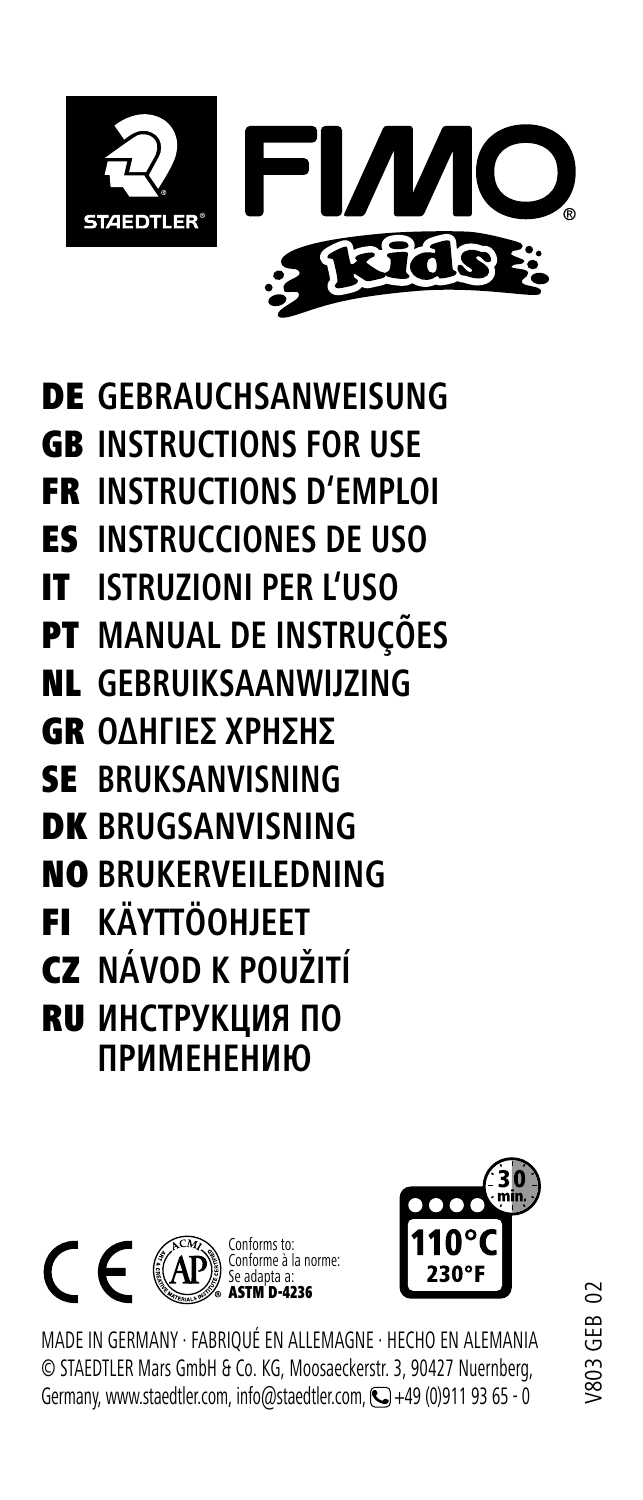#### DE

Nicht geeignet für Kinder unter 8 Jahren. Benutzung unter Aufsicht von Erwachsenen. Anweisung vor Gebrauch lesen, befolgen und nachschlagbereit halten.

**1. SICHERHEITSREGELN:** Das Material nicht in Mund oder Augen bringen. Es besteht Erstickungsgefahr durch verschluckbare Kleinteile. Die Temperatur von 130°C nicht überschreiten, da sonst schädliche Gase produziert werden können. Die Härtungszeit von 30 Min. nicht überschreiten. Der Härteprozess ist nicht Bestandteil des Spiels und sollte nur vom überwachenden Erwachsenen ausgeführt werden. Ein Backofenthermometer (z.B. Bimetall) zum Messen der Temperatur verwenden. Kein Glasthermometer verwenden. Der Ofen darf nicht gleichzeitig für das Erhitzen des Werkstoffes und der Zubereitung von Lebensmitteln verwendet werden. Keinen Mikrowellenherd benutzen. Nicht in Kontakt mit offener Flamme oder heißem Messer/Draht bringen. Gehärtetes Material keiner Temperatur über 130°C aussetzen! FIMO außer Reichweite von kleinen Kindern aufbewahren. Kinder unter 8 Jahre und Tiere vom Arbeitsplatz fernhalten. Die Hände nach Beendigung der Arbeiten waschen. Nach dem Härten den Backofen gründlich säubern. Keine pyrolytische Reinigung anwenden. Alle Geräte nach dem Gebrauch reinigen. Keine anderen Geräte verwenden, als solche, die mit dem Set mitgeliefert oder in den Gebrauchsanweisungen empfohlen werden. Am Arbeitsplatz nicht essen, trinken oder rauchen. **2. ERSTE-HILFE-INFORMATIONEN:** Im Falle des versehentlichen Überhitzens und Einatmens von giftigen Gasen: Bringe die Person ins Freie und suche umgehend ärztliche Hilfe. Bei allen Verletzungen immer zum Arzt gehen und das Produkt sowie die Verpackung mitnehmen.

**3. GEBRAUCHSANWEISUNG: Modellieren und Härten:** Ungehärtetes FIMO nicht auf Möbel, Fußböden, Teppichböden oder Stoffe bringen. Kontakt mit Polystyrol, PVC und Styropor vermeiden. FIMO kneten und formen. Für Ausarbeitungen eignen sich z. B. Modellierhölzer. Bei größeren Objekten kann auch ein Kern aus Alufolie verwendet werden, um Material zu sparen. Ofen vorheizen. Den modellierten Gegenstand auf ein mit Backpapier belegtes Blech geben und für 30 Min. im Ofen härten. Temperatur während des Härtevorgangs kontrollieren und für eine gute Belüftung sorgen. **Weiterverarbeitung:** Den endgültigen Härtegrad erhält FIMO erst nach dem Auskühlen. Mit der Weiterverarbeitung (bemalen, lackieren, bohren, polieren, etc.) erst beginnen, wenn das Objekt abgekühlt ist. Zum Kleben von abgebrochenen Teilen sowie zum Verbinden mit Metallteilen ist ein 2-Komponentenkleber geeignet. Hergestellte Objekte nicht im direkten Kontakt mit Lebensmitteln, offenem Feuer (Kerze, Aschenbecher, ...) und Wärmequellen (Leuchte, ...) verwenden. **Lagerung:** FIMO in Alufolie oder PE-Beuteln kühl und trocken aufbewahren. **Entsorgung:** Material kann mit dem normalen Abfall entsorgt werden (Restmülltonne). **Allgemeine Information:** Unsere STAEDTLER-Produkte werden auf Qualität und Sicherheit geprüft. Da Kreativität bekanntlich keine Grenzen setzt, ist es für uns nicht möglich, jeden Anwendungsfall zu testen. Daher können wir keine Haftung für die Nutzung mit anderen (Nicht-STAEDTLER) Produkten bzw. Zubehör übernehmen.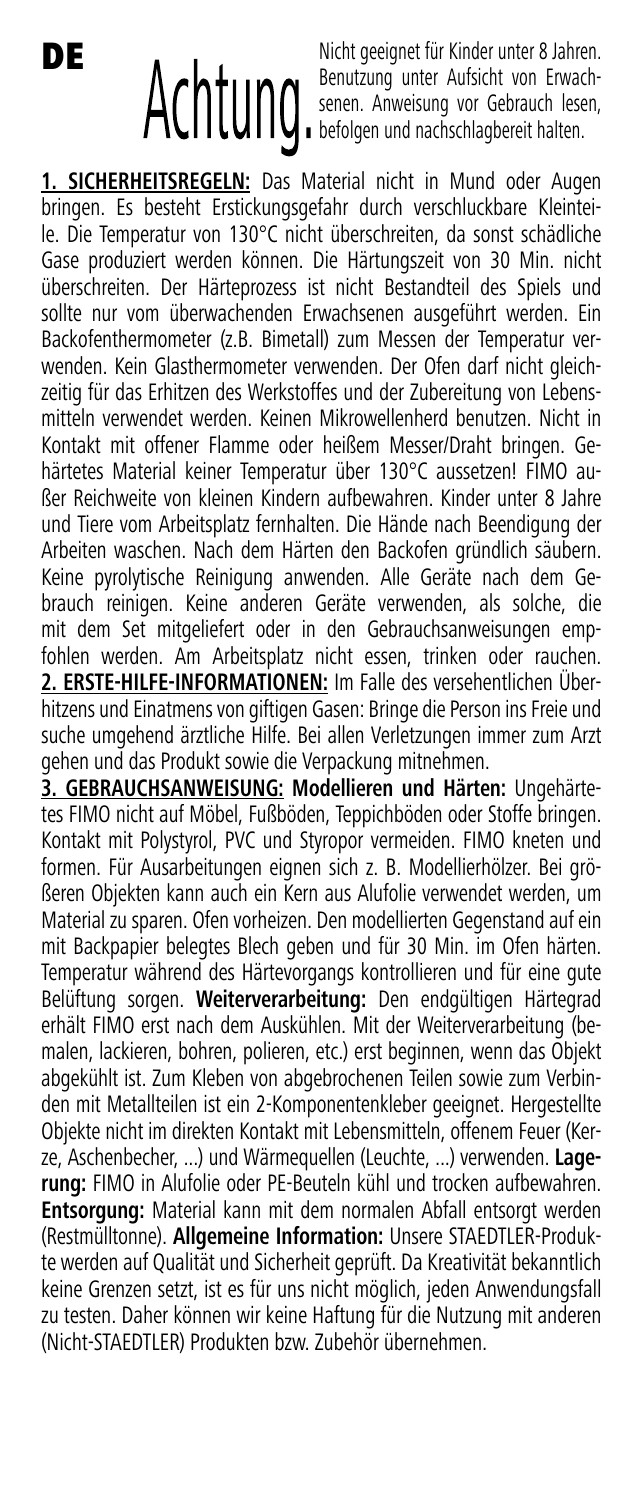#### GB**Warning**

Not suitable for children under 8 years. For use under adult supervision. Read the instructions before use, follow them and keep them for reference.

**1. SAFETY RULES:** Do not bring material in contact with mouth or eyes. Choking hazard – small parts. Do not exceed a temperature of 130°C/265°F or harmful gases may be produced. Do not exceed a hardening time of 30 min. The hardening process is not part of the function of the toy and should be carried out by the supervising adult. Use a domestic oven thermometer, e.g. bimetal, to measure the temperature. Do not use a glass thermometer. Do not heat the material and cook food in the oven at the same time. Do not use a microwave oven. Do not allow the product to come into contact with an open flame, hot knife or wire. Do not expose hardened material to temperatures exceeding 130°C/265°F! Keep FIMO out of reach of small children. Keep children under 8 and animals away from the work area. Wash your hands after carrying out any work. Clean the oven thoroughly after curing. Do not use pyrolitic cleaning. Clean all equipment after use. Do not use any equipment that has not been supplied with the set or recommended in the instructions for use. Do not eat, drink or smoke in the work area. **2. FIRST AID INFORMATION:** In case of accidental overheating and inhalation of poisonous gases: Remove person to fresh air and seek immediate medical advice. Always see a doctor after injury and take along the product and the packaging.

**3. INSTRUCTIONS FOR USE: Modelling and hardening:** Do not allow any uncured FIMO to come into contact with furniture, floors, carpets or fabrics. Avoid contact with polystyrene or PVC. Knead and shape FIMO. You can use modelling tools, for example, to create and work out small details. It is possible to use a core made of aluminium foil for larger objects to save material. Preheat oven. Place the modelled object on a baking tray covered with baking parchment and bake in the oven for 30 minutes. Check the temperature during the curing process and ensure good ventilation. **Finishing:** FIMO will only be completely hardened when cooled down to room temperature. Only begin any finishing work (painting, varnishing, drilling, polishing) when the object has cooled down. Use epoxy glue to repair broken parts as well as to connect FIMO with metal parts. Do not use the created objects in direct contact with food, open fire (candles, ash trays, ...) and heat sources (lamps,

…). **Storage:** Store FIMO in a cool and dry place, wrapped in aluminium foil or in polythene bags. **Disposal:** Material can be disposed of with the normal refuse (household rubbish). **General information:** Our STAEDTLER products are tested for quality and safety. As creativity knows no limits, we are unable to test every possible use of the product. As such, we cannot assume any liability for the use with other (non-STAEDTLER) products or accessories.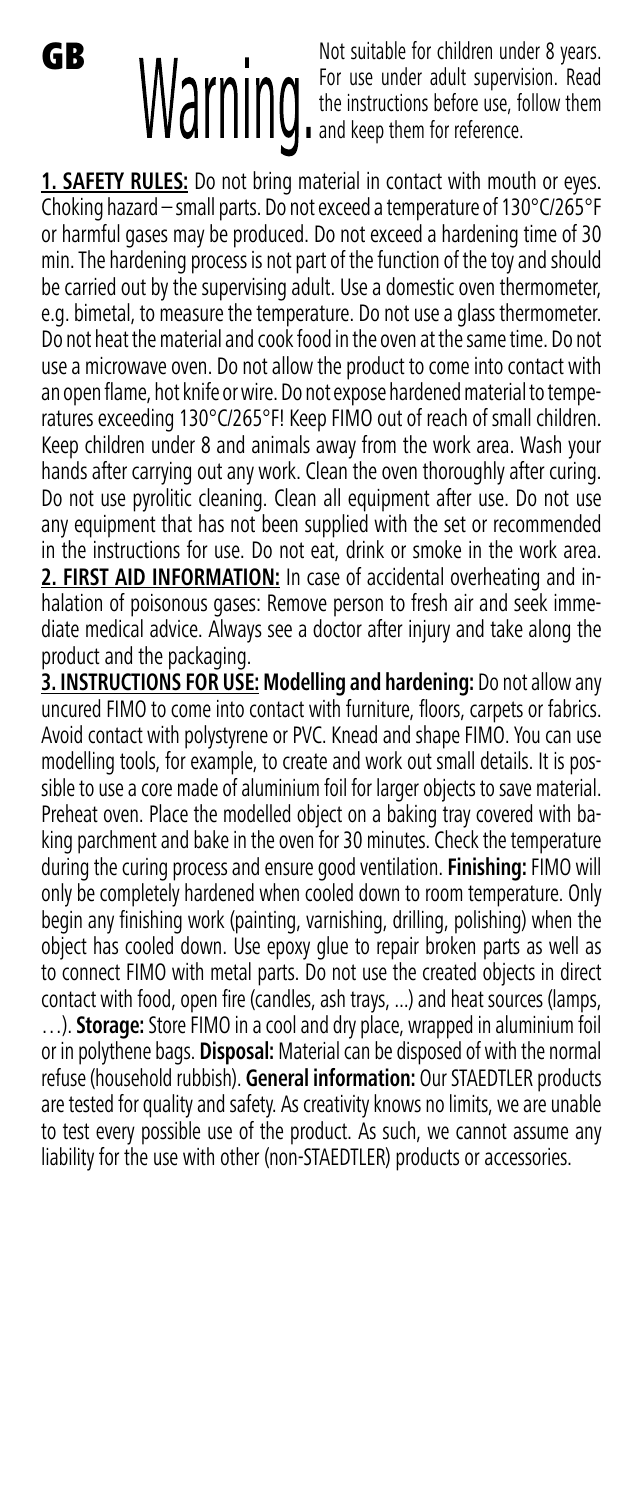#### FR

Ne convient pas aux enfants de moins de 8 ans. A utiliser sous la surveillance d'un adulte. Lire les instructions avant utilisation, s'y conformer et les garder comme référence.

**1. REGLES DE SECURITE:** Eviter tout contact bucal ou oculaire direct avec le matériau. Il existe un risque d'étouffement en raison des petites pièces pouvant être avalées. Ne pas dépasser une température de cuisson de 130°C/265°F, sinon une émission de gaz nocifs peut se produire. Ne pas dépasser un temps de cuisson de 30 min. Le processus de cuisson ne faisant pas partie de la fonction du jeu, il convient que celui-ci soit réalisé par l'adulte assurant la surveillance. Utiliser un thermomètre pour four domestique, par exemple à bilame, pour mesurer la température. Ne pas utiliser de thermomètre en verre. Ne pas chauffer le matériau dans un four en même temps que des denrées alimentaires. Ne pas utiliser de four à micro-ondes. Éviter tout contact de la pâte à modeler avec une flamme et éviter toute utilisation avec un couteau ou un fil métallique chaud. Ne pas exposer la matière endurcie à une température supérieure à 130°C/265°F! Garder le FIMO hors de la portée des enfants. Garder les enfants de moins de 8 ans et les animaux loin du lieu de travail. Se laver les mains, une fois les activités terminées. Après le durcissement, nettoyer soigneusement le four. N'appliquez pas de nettoyage pyrolytique. Nettoyer la totalité du matériel après utilisation. Ne pas utiliser d'autre matériel que celui fourni avec le coffret ou recommandé dans la notice d'emploi. Ne pas manger, boire ni fumer sur le poste de travail.

**2. PREMIERS SECOURS:** En cas de surchauffe accidentelle et d'inhalation de gaz toxiques: emmener la personne au grand air et consulter immédiatement un médecin. Toujours consulter un médecin pour toutes blessures et emporter le produit ainsi que l'emballage.

**3. INSTRUCTIONS D'EMPLOI: Modelage et durcissement:** Ne pas poser la FIMO non durcie sur des meubles, planchers, moquettes ou étoffes. Ne pas mettre la pâte FIMO en contact avec du polystyrène, du PVC ou du polystyrène expansé. Malaxez et modelez la pâte FIMO. Les petits couteaux en bois, par exemple, sont bien appropriés à l'élaboration de détails. Pour les objets de plus grande taille, il est possible d'utiliser un noyau constitué de film en aluminium pour économiser de la matière. Préchauffez le four. Placez l'objet modelélisé sur une plaque de cuisson recouverte de papier sulfurisé et faites cuire au four pendant 30 minutes. Contrôler la température pendant le durcissement et assurer une bonne aération. **Finition:** On n'obtient la dureté définitive de la pâte FIMO qu'après le refroidissement. Ne commencer la finition (peinture, vernissage, perçage, polissage, etc.) que lorsque l'objet a refroidi. Une colle à deux composants est appropriée au collage de morceaux cassés, ainsi qu'au raccordement à des pièces métalliques. Ne pas utiliser les objets confectionnés en contact direct avec des aliments, des flammes nues (bougie, cendrier) et des sources de chaleur (lampes,…). **Conservation:**  Conserver la FIMO au frais et au sec dans un film en aluminium ou dans des sacs en polyéthylène. **Elimination:** Le matériel peut être jeté avec les ordures ménagères (décharge publique). **Informations générales:**  La qualité et la sécurité de nos produits STAEDTLER sont testées. Comme il est connu que la créativité n'a pas de limites, il nous est impossible de tester chaque application. C'est pourquoi nous déclinons toute responsabilité pour l'utilisation avec d'autres produits ou accessoires (autres que STAEDTLER).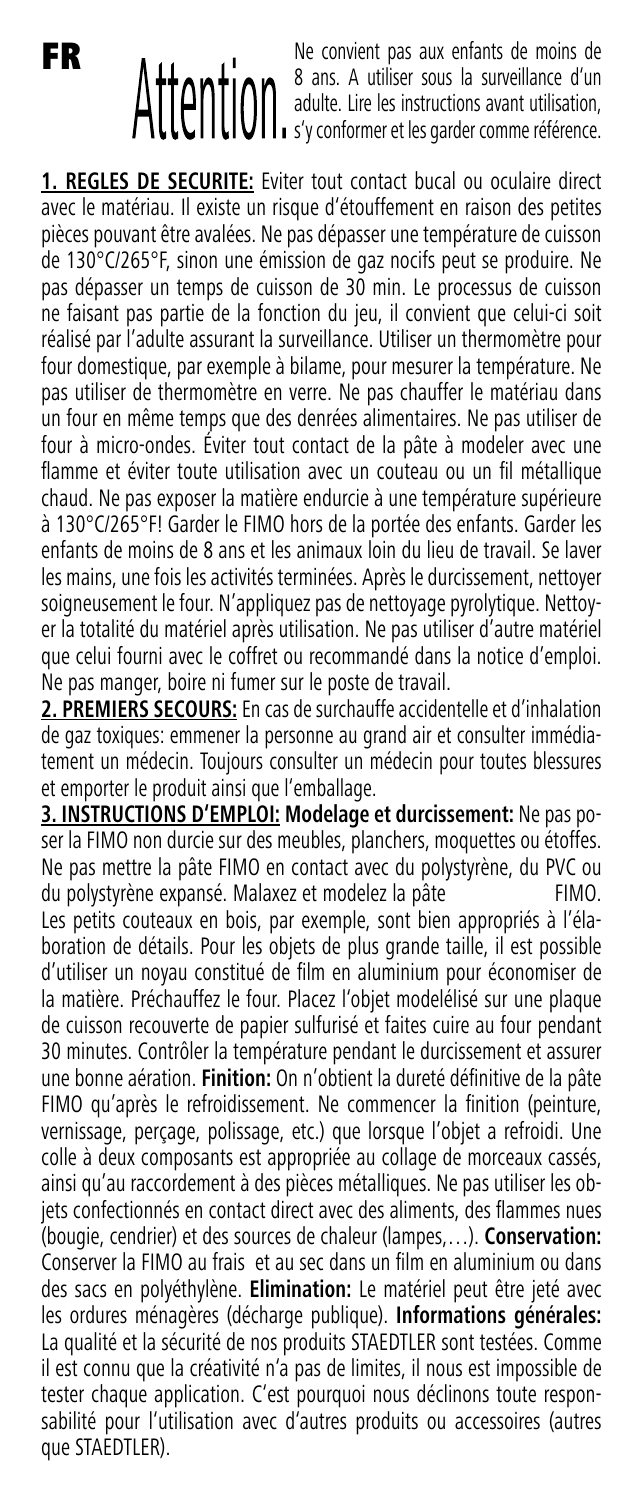### ES

No apto para menores de 8 años. Para usar sólo bajo supervisión de un adulto. Lea las instrucciones antes de usar, sígalas y guárdelas como referencia.

**1. INDICACIONES DE SEGURIDAD:** Evite el contacto directo del material con la boca y los ojos. Peligro de asfixia por atragantamiento. No exceda la temperatura de endurecimiento de 130°C/265°F o se podrían producir gases nocivos. No exceder el tiempo de cocción de 30 min. La cocción no forma parte del juego, por lo que conviene que ésta se realice por el adulto responsable de la vigilancia de los niños. Utilizar un termómetro de horno doméstico, por ejemplo, de tipo bimetálico, para medir la temeperaturas. No utilizar un termómetro de vidrio. No calentar el producto en el horno junto con alimentos. No utilizar un horno microondas. Evite el contacto de la arcilla con la llama así como el uso de un cuchillo o alambre caliente. No exponer el material endurecido a temeperaturas sobre los 130°C/265°F! FIMO mantener alejado del contacto de ninos pequenos. Ninos menores de 8 anos y animales mantenelosr lejos del lugar de trabajo. Lávese las manos una vez haya terminado de utilizar el producto. Limpie el horno detenidamente cuando haya terminado. No utilizar la limpieza pirolítica. Limpiar la totalidad del material después de su utilización. No utilizar productos que no hayan sido suministrados con el juego o que no estén mencionados en las instrucciones de uso como recomendados. No coma, beba o fume en el puesto de trabajo.

**2. INFORMACIÓN GENERAL DE PRIMEROS AUXILIOS:** En caso de sobrecalentamiento accidental e inhalación de gases tóxicos: Sacar la persona al aire libre y consultar con un médico inmediatamente. En caso de cualquier lesión, acuda siempre al médico, llevando el producto y su envase correspondiente.

**3. INSTRUCCIONES DE USO: Modelado y endurecido:** No utilice FI-MO sin endurecer sobre muebles, suelos, moquetas o tejidos. La pasta FIMO no debe entrar en contacto con poliestireno, PVC o poliestireno expandido. Amase y modele la pasta FIMO. Para los acabados, puede emplear, p.ej palillos de madera. Para objetos más grandes, también se puede utilizar un núcleo de hoja de aluminio para ahorrar material. Precaliente el horno. Ponga el objeto modelado en una bandeja cubierta con papel de horno y endurézcalo durante 30 min.Supervise la temperatura durante el proceso de solidificación y asegure una buena ventilación. **Continuación de la elaboración:** La pasta FIMO obtiene el grado de dureza definitivo una vez enfriada. No continúe con la elaboración (pintura, lacado, perforación, pulido, etc.) hasta que no se haya enfriado el objeto. Para reparar partes rotas o pegar piezas de metal puede utilizar un pegamento de dos componentes. Los objetos elaborados no deben entrar en contacto directo con alimentos, fuego abierto (velas, ceniceros, etc.) o fuentes de calor (lámparas, etc.). **Conservación:** Guarde la pasta en un lugar fresco y seco, envuelta en papel de aluminio o dentro de una bolsa de polietileno. **Eliminación:** El material se puede desechar junto con la basura ordinaria (contenedor de desechos convencional). **Información general:** Nuestros productos STAEDTLER han sido sometidos a pruebas de calidad y seguridad. Dado que la creatividad no tiene límites, no es posible comprobar todas las aplicaciones. Por lo tanto, no podemos asumir ninguna responsabilidad por el uso con otros productos o accesorios (no STAEDTLER).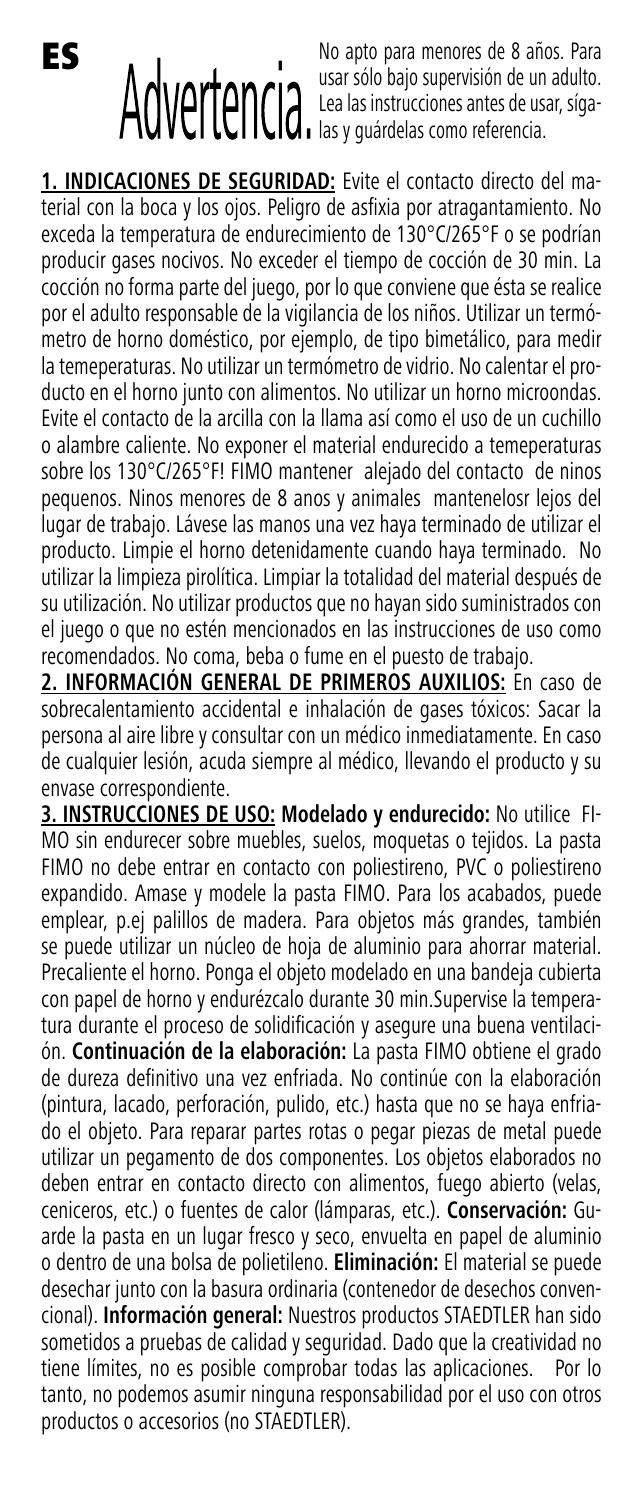IT

Non adatto a bambini di età inferiore a 8 anni. Da usare esclusivamente sotto la supervisioe di un adulto. Leggere le istruzioni prima dell'uso, seguirle e prenderle come riferimento.

**1. NORME PER LA SICUREZZA:** Evitare il contatto diretto con la bocca o con gli occhi con il materiale. È presente il pericolo di soffocamento provocato dall'eventuale ingestione di piccoli componenti realizzati con FIMO. Non superare una temperatura di cottura di 130°C: potrebbero sprigionarsi gas dannosi. Non superare il tempo di indurimento di 30 min. Il procedimento di indurimento non fa parte del gioco e dovrebbe essere eseguito dall'adulto che effettua la sorveglianza. Per misurare la temeperaturas, utilizzare un termometro per forni domestici, per esempio bimetallico. Non utilizzare un termometro di vetro. Non utilizzare il forno contemporaneamente per la cottura del FIMO e la cottura degli alimenti. Non indurire nel forno a microonde. Tenere lontato da fiamme libere oppure da coltelli/fili metallici caldi. Non esporre il materiale indurito a una temperatura superiore a 130°C! Tenere FIMO fuori dalla portata dei bambini. Tenere i bambini al di sotto degli 8 anni lontani dalla zona di lavoro. Lavarsi le mani una volta completate le operazioni. Dopo l'indurimento pulire a fondo il forno. Non utilizzare la pulizia pirolitica. Pulire tutte le apparecchiature dopo l'uso. Non utilizzare apparecchiature differenti da quelle fornite con il set o raccomandate nelle istruzioni per l'uso. Non mangiare, bere o fumare nella postazione di lavoro.

**2. INFORMAZIONI DI PRONTO SOCCORSO:** In caso di surriscaldamento accidentale e di inalazione di gas velenosi: portare la persona all'aria fresca e consultare immediatamente un medico. In caso di eventuali lesioni recarsi sempre dal medico e portare anche il prodotto e la confezione.

**3. ISTRUZIONI PER L'USO: Modellare e indurire:** Non appoggiare FIMO non ancora indurito su mobili, pavimentazioni, moquette o stoffe. Evitare il contatto con polistirolo, PVC o Styropor. Modellare e formare la pasta FIMO. Per la preparazione sono particolarmente adatti, ad esempio, dei legni di modellatura. Per gli oggetti più grandi, consigliamo di usare anche un nucleo in pellicola d'alluminio per risparmiare materiale. Preriscaldare il forno. Disporre l'oggetto modellato su una teglia rivestita con carta da forno e polimerizzare per 30 minuti. Controllare la temperatura durante il processo d'indurimento e provvedere a una buona aerazione. **Lavorazione successiva:** Il grado finale d'indurimento è raggiunto a raffreddamento completato. Iniziare la lavorazione successiva (colorazione, verniciatura, foratura, lucidatura, ecc.) solo quando l'oggetto si è raffreddato. Per attaccare delle parti asciutte oppure per legare di componenti in metallo si addice una colla a 2 componenti. Non utilizzare gli oggetti prodotti a diretto contatto con gli alimenti, fiamme aperte (candele, portacenere, …) e sorgenti di calore (luci, ...). **Conservazione:** Conservare FIMO in una pellicola d'alluminio o sacchetti in PE in ambienti freschi ed asciutti. **Smaltimento dei rifiuti:** Il materiale può essere smaltito insieme ai rifiuti normali (bidone per rifiuti non riciclabili). **Informazioni generali:** I nostri prodotti STAEDTLER sono testati per qualità e sicurezza. Dal mo-

mento che notoriamente la creatività non ha limiti, per noi è impossibile provare qualsiasi tipo di applicazione. Pertanto non ci assumiamo alcuna responsabilità per l'utilizzo di altri prodotti o accessari (non STAEDTLER).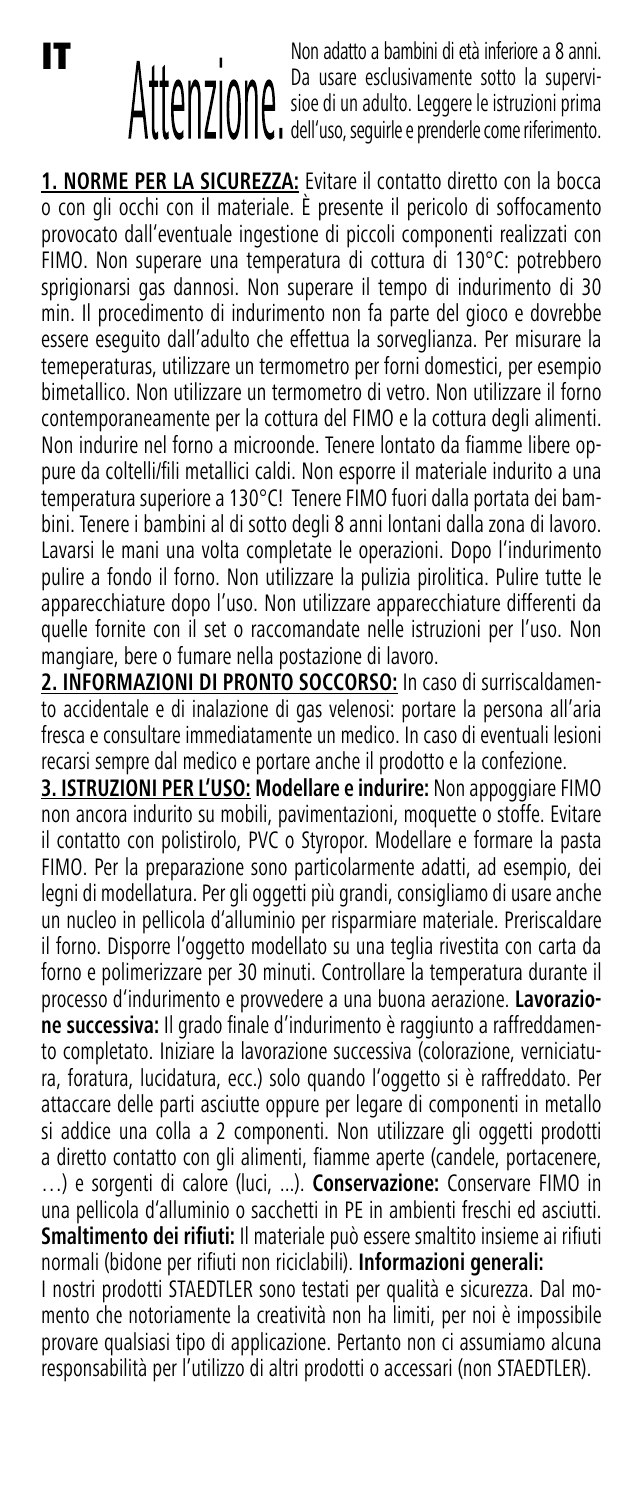### PT

Este brinquedo químico não é adequado para crianças com menos de 8 anos. Utilizar sob a vigilância de um adulto. Ler as instruções antes da utilização, segui-las e guardá-las para referência.

**1. INSTRUÇÕES DE SEGURANÇA:** Evite o contacto orais ou direto com os olhos do material Perigo de asfixia devido a peças pequenas que podem ser engolidas. Não exceder uma temperatura de têmpera de 130°C porque podem ser produzidos gases nocivos. Não demorar mais de 30 min. a efectuar a cozedura. A cozedura não faz parte da brincadeira; deve ser efectuada por um adulto responsável pela vigilância das crianças. Utilizar um termómetro para forno doméstico, por exemplo bimetálico, para medir a temperature. Não utilizar um termómetro de vidro. Não cozer o material no forno em conjunto com géneros alimentares. Não utilizar em forno microondas. Não permitir o contacto com chamas ou lâminas/arames quentes. Não submeta o material endurecido a temperaturas superiores a 130°C! Manter o FIMO fora do alcance das crianças. Manter as crianças com menos de 8 anos, assim como os animais longe do local de trabalho. Lavar as mãos logo que terminem os trabalhos. Depois da cozedura, limpar muito bem o forno. Não utilizar uma limpeza pirolítica. Lavar todo o material após utilização. Não utilizar outro material para além do fornecido no estojo ou recomendado nas instruções de utilização. Não comer, beber ou fumar no local de trabalho.

**2. INFORMAÇÕES GERAIS DE PRIMEIROS SOCORROS:** Em caso de sobreaquecimento acidental e inalação de gases tóxicos: ir para local arejado, respirando ar puro. Consultar imediatamente o médico. Em caso de qualquer tipo de lesão ou ferimento, consulte sempre um médico e mostre-lhe o produto e a embalagem do mesmo.

**3. MANUAL DE INSTRUÇÕES: Modelar e deixar endurecer:** Não aplicar pasta moldável FIMO ainda não endurecida em móveis, pavimentos, alcatifas ou tecidos. FIMO não deve entrar em contacto com poliestirol, PVC e poliestireno expansivo. Amassar e modelar FIMO. Para os trabalhos de precisão recomenda-se a utilização de, por ex., espátulas para modelagem. Em caso de objetos maiores, também se pode utilizar uma película de alumínio, para poupar material. Pré-aquecer o forno. Colocar o objeto modelado num tabuleiro de forno revestido com papel vegetal e endurecer no forno durante 30 min.Verificar a temperatura durante o processo de cozedura e assegurar uma boa ventilação. **Transformação:** O grau de endurecimento final só é alcançado após o arrefecimento. Apenas iniciar a transformação (pintura, lacado, perfuração, polimento, etc.) quando o objeto tiver arrefecido. Para colar peças quebradas ou para combinar com outros materiais, recomenda-se a utilização de cola de 2 componentes. Os objetos produzidos não devem entrar em contacto direto com alimentos, fogo exposto (velas, cinzeiros etc.) nem fontes de calor, (lâmpadas, etc.). **Armazenamento:** Guardar a pasta moldável FIMO envolta em película de alumínio ou dentro de sacos PE em lugar fresco e seco. **Eliminação:** O material pode ser eliminado juntamente com o lixo doméstico (resíduos). **Informações gerais:** Os nossos produtos STAEDTLER são testados relativamente à qualidade e segurança. Como a criatividade não tem limites, não é possível testarmos cada aplicação. Assim, não podemos assumir qualquer responsabilidade pela sua utilização com outros produtos ou acessórios (não STAEDTLER).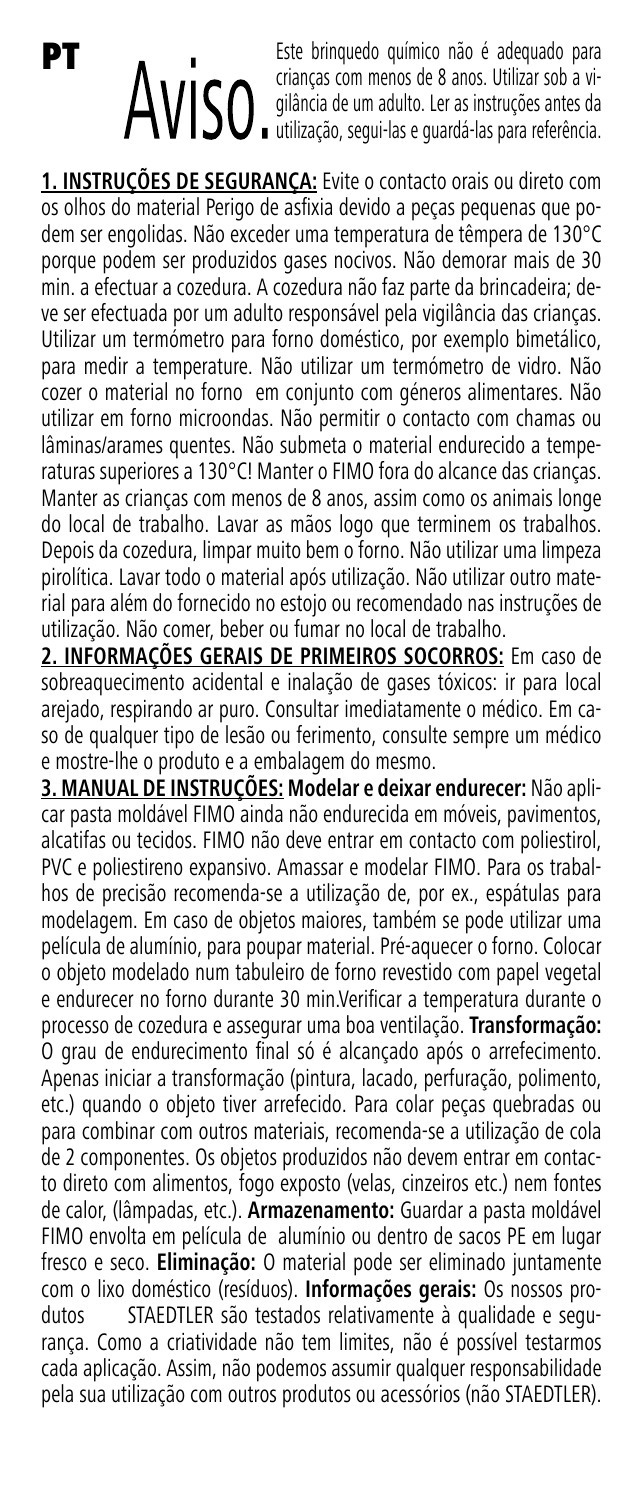

Niet geschikt voor kinderen jonger dan 8 jaar. Uitsluitend voor gebruik onder toezicht van een volwassene. Lees eerst de gebruiksaanwijzing en volg deze op. Bewaar deze om later te kunnen raadplegen.

**1. VEILIGHEIDSINFORMATIE:** Gelieve mogelijk rechtstreeks oraal contact of oogcontact met het materiaal te vermijden.Verstikkingsgevaar door kleine onderdelen. Een uithardingstemperatuur van 130°C niet overschrijden, anders kunnen schadelijke gassen worden gevormd. Uithardingstijd van 30 min. niet overschrijden. Het uithardingsproces is geen onderdeel van het spel en moet worden uitgevoerd door de toezichthoudende volwassene. Gebruik een oventhermometer, bijvoorbeeld bimetaal, om de temperatuur te meten. Gebruik geen thermometer van glas. Niet gelijktijdig materiaal verhitten en voedsel in de oven bereiden. Gebruik geen magnetronoven. Niet in contact met open vlam of heet mes/ gloeiende draad brengen. Gehard materiaal niet blootstellen aan een temperatuur boven 130°C! Houd FIMO buiten het bereik van jonge kinderen. Houd kinderen onder de 8 jaar en dieren weg van de werkplek. Na het gebruik de handen wassen. Na het uitharden de oven grondig reinigen. Niet pyrolytisch reinigen. Maak alle uitrusting na gebruik schoon. Geen uitrusting gebruiken die niet in de set is meegeleverd of in de gebruiksaanwijzing wordt aanbevolen. Niet eten, drinken of roken op de werkplek.

**2. ALGEMENE EERSTE HULP INFORMATIE:** Bij oververhitting en inademing van giftige gassen: Breng de persoon in de frisse lucht en raadpleeg onmiddellijk een arts. Bij alle verwondingen altijd naar een dokter gaan en zowel het product als de verpakking meenemen.

**3. GEBRUIKSAANWIJZING: Modelleren en harden:** Niet uitgeharde FIMO niet op meubels, vloeren, tapijten of textiel leggen. FIMO mag niet in contact komen met polystyreen, PVC en piepschuim. FIMO kneden en vormen. Voor uitwerkingen zijn o.a. modelleerhoutjes geschikt. Bij grotere voorwerpen kan ook een kern van aluminiumfolie worden gebruikt om materiaal uit te sparen. De oven voorverwarmen.

Plaats het gemodelleerde object op een met bakpapier bedekte bakplaat en bak het 30 minuten in de oven. Tijdens het uithardingsproces de temperatuur controleren en zorgen voor goede ventilatie. **Verdere bewerking:** De uiteindelijke hardheid bereikt FIMO pas na het afkoelen. Met de verdere bewerking (beschilderen, vernissen, boren, polijsten etc.) pas beginnen als het object is afgekoeld. Voor het plakken van afgebroken delen alsmede voor het verbinden met metalen onderdelen is een tweecomponentenlijm geschikt. Vervaardigde objecten niet in direct contact gebruiken met etenswaren, open vuur (kaarsen, asbakken, ...) en warmtebronnen (lampen, …). **Opslag:** FIMO in aluminiumfolie of PE-zakjes koel en droog bewaren. **Verwijderen:** Het materiaal kan met het gewone huisvuil worden meegegeven (restafval). **Algemene informatie:** Onze STAEDTLER-producten zijn getest op kwaliteit en veiligheid. Omdat creativiteit geen grenzen kent, is het voor ons niet mogelijk om elke toepassing te testen. Daarom kunnen wij geen aansprakelijkheid aanvaarden voor het gebruik met andere (niet-STAEDTLER) producten of accessoires.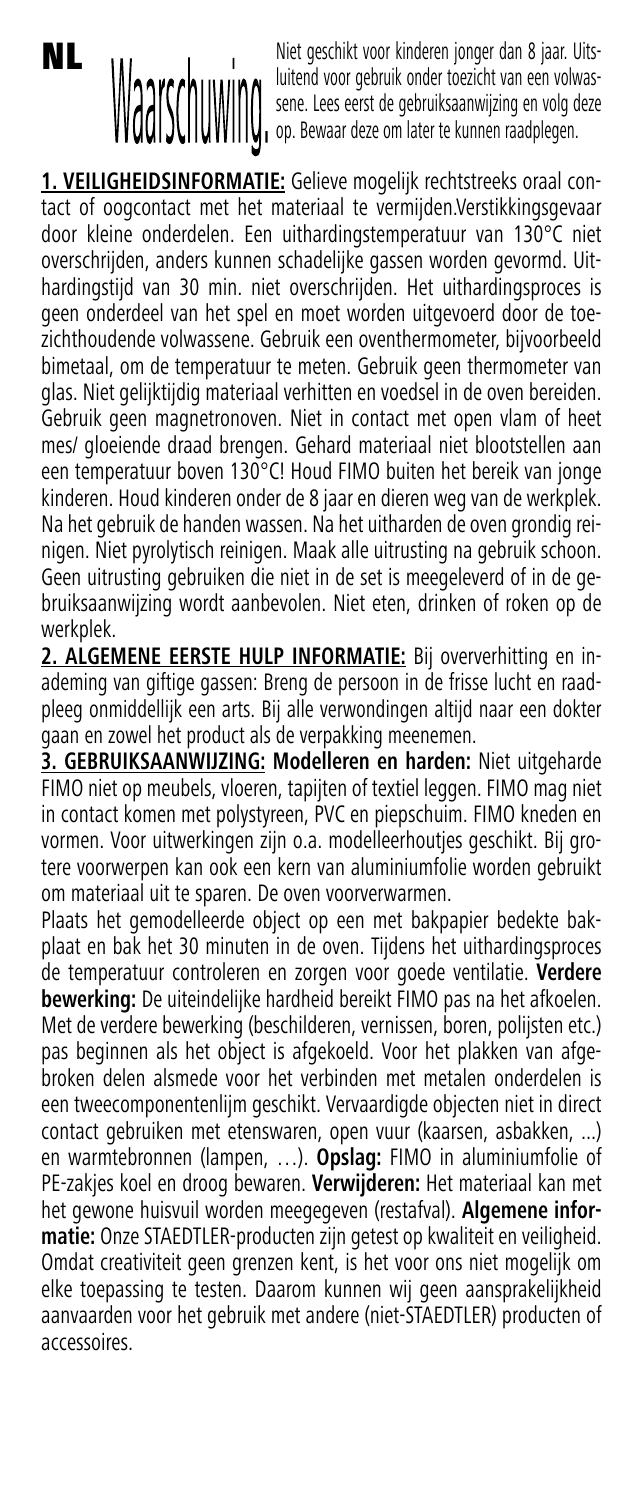GR

Δεν είναι κατάλληλο για παιδιά κάτω των 8 ετών. Να χρησιμοποιειται μονο υπο την επιβλεψη ενηλικου. Διαβάστε τις οδηγίες πριν από τη χρήση, ακολουθήστε τις και κρατήστε τις για μελλοντική χρήση.

**1. ΥΠΟΔΕΙΞΕΙΣ ΑΣΦΑΛΕΙΑΣ:** Παρακλείστε αποφευχθεί κάθε άμεση στόματος ή το μάτι επαφή με υλικού. Υπάρχει κίνδυνος πνιγμού λόγω καταπινόμενων Μικρών τεμαχίων. Μην θερμαίνετε σε θερμοκρασία άνω των 130°C, μπορεί να παραχθούν επιβλαβή αέρια. Μην υπερβαίνετε το χρόνο ψησίματος των 30 λεπτών. Το ψήσιμο δεν είναι μέρος της λειτουργίας του παιχνιδιού και θα πρέπει να γίνεται υπό την επίβλεψη ενήλικα. Χρησιμοποιείτε θερμόμετρο φούρνου οικιακής χρήσης, π.χ. διμεταλλικό, για τη μέτρηση της θερμοκρασίας. Μην χρησιμοποιείτε γυάλινο θερμόμετρο. Μην θερμαίνετε υλικό και φαγητό στο φούρνο ταυτόχρονα. Μην χρησιμοποιείτε φούρνο μικροκυμάτων. Να μην έρχεται σε επαφή με αναμμένη φλόγα, ή καυτό μετρητή/σύρμα. Το υλικό που έχει υποστεί σκλήρυνση να μην εκτίθεται σε θερμοκρασίες άνω των 130°C! Το FIMO να φυλάσσεται μακριά από μικρά παιδιά. Κρατήστε τα παιδιά κάτω των 8 ετών και τα ζώα μακριά από το χώρο εργασίας. Πλύνετε τα χέρια μετά την εκτέλεση των εργασιών. Μετά την σκλήρυνση καθαρίσετε τον φούρνο προσεκτικά. Μην εφαρμόζετε κανέναν πυρολυτικό καθαρισμό. Καθαρίζετε όλο τον εξοπλισμό μετά τη χρήση. Μην χρησιμοποιείτε εξοπλισμό που δεν περιλαμβάνεται στην προμήθεια της συλλογής ή δεν συνιστάται στις οδηγίες χρήσης. Μην τρώτε, μην πίνετε και μην καπνίζετε στη θέση εργασίας.

**2. ΓΕΝΙΚΕΣ ΠΛΗΡΟΦΟΡΙΕΣ ΠΡΩΤΩΝ ΒΟΗΘΕΙΩΝ:** Σε περίπτωση υπερθέρμανσης και εισπνοής δηλητηριωδών αερίων: Μεταφέρετε το άτομο στον καθαρό αέρα και καλέστε αμέσως ιατρική βοήθεια. Σε οποιαδήποτε περίπτωση τραυματισμών πηγαίνετε πάντα στον γιατρό έχοντας μαζί σας το προϊόν όπως και τη συσκευασία.

**3. ΟΔΗΓΙΕΣ ΧΡΗΣΗΣ: Κατεργασία και σκλήρυνση:** Μην τοποθετείτε το προϊόν πάνω σε έπιπλα, δάπεδα, μοκέτες ή υφάσματα προτού σκληρύνει. Το FIMO δεν πρέπει να έρχεται σε επαφή με πολυστυρόλη, πολυβινυλοχλωρίδιο και φελιζόλ. μαλάσσετε και διαμορφώνετε το FIMO. Κατάλληλα εργαλεία για επεξεργασία των λεπτομερειών είναι π.χ. ξύλινες γλυφίδες. Κατά την κατασκευή μεγαλύτερων αντικειμένων μπορείτε εναλλακτικά να χρησιμοποιήσετε αλουμινόχαρτο στον πυρήνα τους για την εξοικονόμηση προϊόντος. Προθερμάνετε τον φούρνο. Τοποθετήστε το μορφοποιημένο αντικείμενο σε ταψί που έχει κόλλα ψησίματος και αφήστε το να στερεοποιηθεί στον φούρνο για 30 λεπτά. Ελέγξετε τη θερμοκρασία κατά τη διαδικασία σκλήρυνσης και φροντίστε για καλόν εξαερισμό. **Περαιτέρω κατεργασία:** Το FIMO αποκτά την τελική του σκληρότητα αφού κρυώσει. Αφήστε το αντικείμενο να κρυώσει τελείως προτού ξεκινήσετε την περαιτέρω κατεργασία (ζωγραφική, βαφή με λάκα, διάτρηση, στίλβωση κ.ά.). Για την κόλληση σπασμένων τεμαχίων και για τη σύνδεση μεταλλικών εξαρτημάτων συνιστάται η χρήση κόλλας 2 συστατικών. Τα αντικείμενα που κατασκευάζετε δεν πρέπει να έρχονται σε άμεση επαφή με τρόφιμα, ποτά / πιατικά και ανοικτή φλόγα (κερί, σταχτοδοχείο) και πηγές θερμότητας (φωτιστικό...). **Αποθήκευση:** αποθηκεύετε το υλικό τυλιγμένο σε αλουμινόχαρτο ή σε σακούλες πολυαιθυλενίου σε θερμοκρασία περιβάλλοντος. **Διάθεση:** Το υλικό απορρίπτεται στον κοινό κάδο απορριμμάτων. **Γενικές πληροφορίες:** Ελέγχουμε την ποιότητα και την ασφάλεια των προϊόντων μας STAEDTLER. Καθότι η δημιουργικότητα, ως γνωστόν, δεν γνωρίζει σύνορα, δεν είναι δυνατόν να κάνουμε δοκιμές σε κάθε πιθανή χρήση. Για αυτό τον λόγο δεν μπορούμε να αναλάβουμε καμία ευθύνη για χρήση με άλλα προϊόντα (εκτός της STAEDTLER) ή με άλλα εξαρτήματα.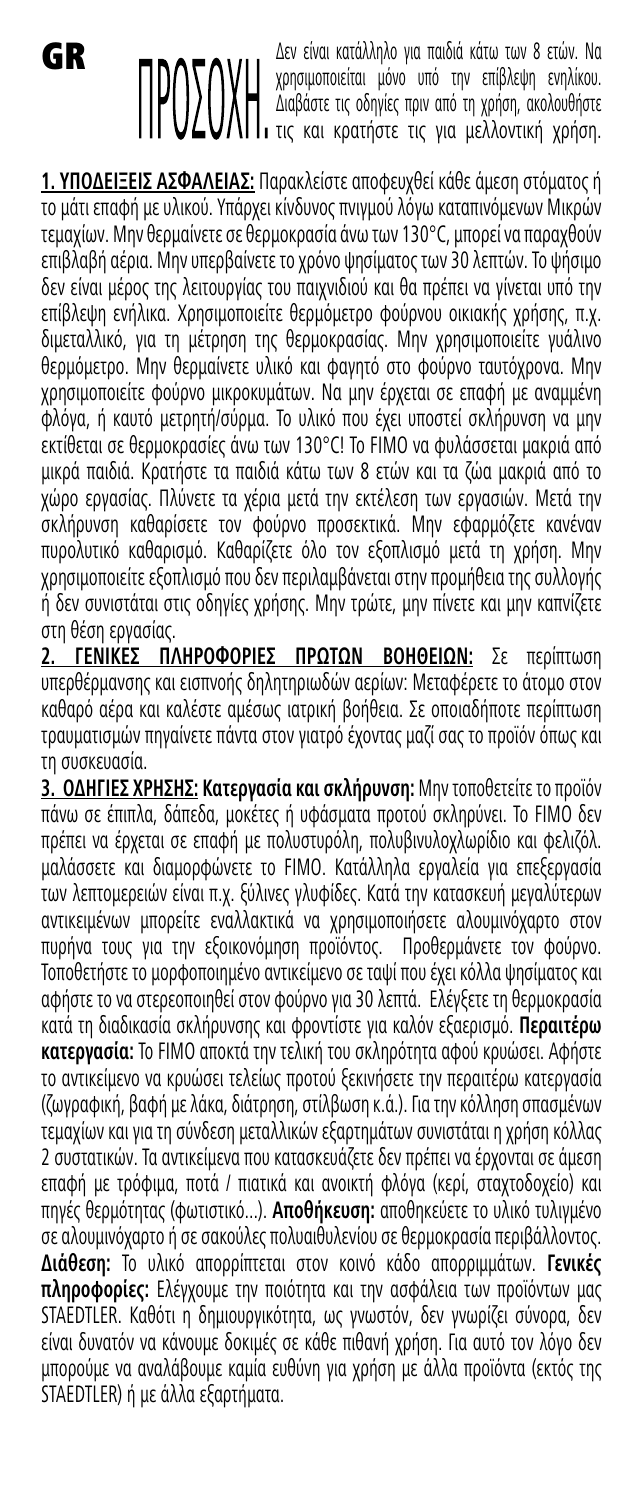# **SE**

Inte lämplig för barn under 8 år. Ska användas under tillsyn av vuxen. Läs instruktionerna före användning, följ Varning, användas under tillsyn av vuxen.<br>
instruktionerna före användning, dem och behåll dem som referens.

**1. SÄKERHETSANVISNINGAR:** Var vänlig undvika någon direkt muntlig eller öga kontakt med det materialet. Det finns kvävningsrisk på grund av små delar som går att svälja. Överskrid inte 130°C härdningstemperatur eftersom skadliga gaser annars kan bildas. Överskrid inte en härdningstid av 30 min. Härdningen är inte förknippad med leksakens funktion och bör utföras av den vuxne övervakaren. Använd en vanlig ugnstermometer, t ex bi-metall, för att mäta temperaturen. Använd inte en glastermometer. Ugnen får inte användas för uppvärmning av materialet samtidigt som det finns mat i ugnen. Använd inte en mikrovågsugn. Låt inte komma i kontakt med öppen flamma eller het kniv/ståltråd. Utsätt inte härdat material för temperaturer över 130°C! Hålla FIMO ut ur räckhåll för små barn. Hålla barnen under 8 år och djur borta från arbetsplatsen. Tvätta händerna efter utförda arbeten. Rengör ugnen grundligt efter härdningen. Får ej rengöras pyrolytiskt. Rengör all utrustning efter användningen. Använd ingen utrustning som inte ingår i experimentlådan eller som inte rekommenderats i bruksanvisningen. Ät, drick eller rök inte vid arbetsplatsen. **2. ALLMÄNNA UPPLYSNINGAR OM FÖRSTA HJÄLPEN:** Vid oavsiktlig överhettning och inandning av giftiga gaser: För ut personen i friska luften och sök genast medicinsk hjälp. Vid alla skador uppsök alltid läkare och ta med produkkten samt förpackningen. **3. BRUKSANVISNING: Modellering och härdning:** Låt inte ohärdat FIMO hamna på möbler, golv, mattor eller tyger. FIMO får inte komma i beröring med polystyrol, PVC eller styropor. Knåda och forma FIMO. För utformningar lämpar sig t.ex. modelleringsträ. Vid större objekt kan även en kärna av aluminiumfolie användas för att spara material. Forvarm ungen. Lägg det modellerade föremålet på ett bakplåt täckt med bakpapper och härda i ungen i 30 min. Kontrollera temperaturen under härdningsprocessen och sörj för god ventilation. **Vidarebearbetning:** Den slutgiltiga härd-ningsgraden uppnår FIMO först efter avsvalningen. Börja först med vidarebearbetning (målning, lackering, borrning, polering, osv.) när objektet kallnat. För limning av avbrutna delar liksom till förbindningar med metalldelar är ett 2-komponentslim lämpligt. Använd inte tillverkade objekt i direkt kontakt med livsmedel, öppen eld (ljus, askfat...) och värmekällor (ljus…). **Förvaring:**  Förvara FIMO kallt och torrt i alufolie eller polyetylenpåsar. **Återvinning:** Materialet kan lämnas till den vanliga avfallshanteringen (restavfall). **Allmän Information:** Våra STAEDTLER produkter testas för kvalitet och säkerhet. Eftersom kreativitet, som bekant, saknar gränser, är det inte möjligt för oss att testa varje användningsmöjlighet. Därför kan vi inte påta oss något ansvar för användningen med andra (icke-STAEDTLER) produkter eller tillbehör.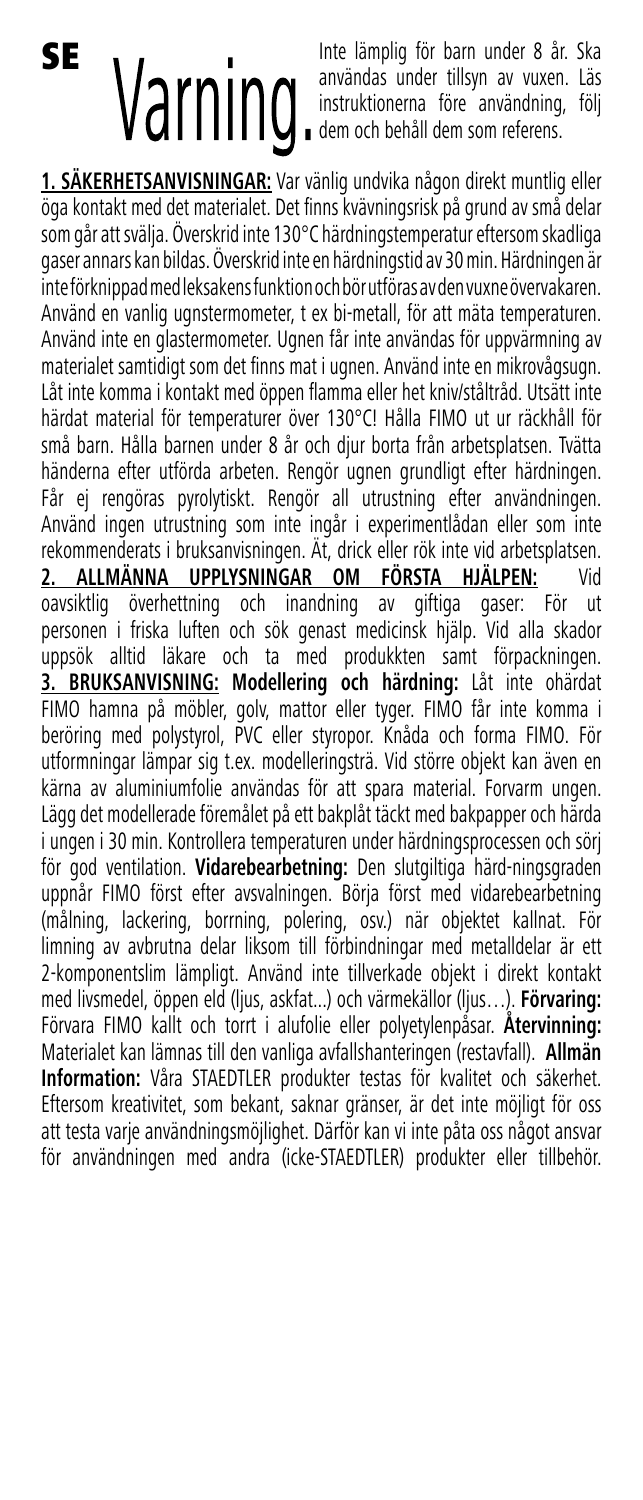## DK

Ikke egnet til børn under 8 år. Må kun anvendes under opsyn af en voksen. Læs anvisningerne før brug, følg dem, og opbevar dem til fremtidig brug.

**1. SIKKERHEDSHENVISNING:** Undgå enhver direkte mund- eller øjenkontakt med materialet. Der er kvælningsfare i tilfælde af slugning af smådele. Hærdningstemperaturen må ikke overstige 130°C, da der ellers kan dannes skadelige gasser. Må ikke hærde i mere end 30 min. Hærdningen er ikke en del af legetøjets funktion, og skal udføres af den voksne, der holder opsyn med forsøget. Mål temperaturen med et almindeligt ovntermometer, fx bimetal. Brug ikke et glastermometer. Opvarm ikke materialet samtidig med tilberedning af mad i samme ovn. Brug ikke mikrobølgeovn. Må ikke komme i kontakt med åben ild eller en varm kniv/tråd. Hærdet materiale må ikke udsættes for temperaturer over 130°C! Opbevar FIMO utilgængeligt for børn. Hold børn under 8 år og dyr væk fra arbejdspladsen. Vask hænder efter udførelse af arbejdet. Efter hærdningen gøres ovnen grundigt rent. Anvend ikke pyrolystisk rengøring. Rengør alt udstyr efter brug. Brug ikke andet udstyr end det, der er leveret sammen med sættet eller anbefalet i brugsanvisningen. Der må ikke spises, drikkes eller ryges i arbejsområdet.

**2. INFORMATION OM FØRSTEHJÆLP:** Ved overophedning og indånding af giftige gasser: Bring personen ud i frisk luft og søg omgående læge. Opsøg altid læge ved skader, og forevis produktet samt emballagen.

**3. BRUGSANVISNING: Modellere og hærde:** Uhærdet FIMO må ikke komme på møbler, gulve, tæpper eller stoffer. FIMO må ikke komme i berøring med polystyrol, PVC og styropor. FIMO, ælte og forme. Til udarbejdelse egner f.eks. Modellertræ sig godt. Ved større emner, kan der anvendes en kerne af alu-folie, for at spare materiale. Foropvarm ovnen. Læg den modellerede genstand på en plade beklædt med bagepapir, og lad den hærde 30 min. i ovnen. Kontroller temperaturen under hærdeprocessen, og sørg for god udluftning. **Videreforarbejdning:** Den endelige hærdeningsgrad opnår FIMO først efterafkøling. Videreforarbejdningen (bemaling, lakering, gennemboring, polering etc.) må først påegyndes, når emnet er afkølet. For at lime en afbrækket del fast, ligeså forbinde med metaldele, er en 2-komponent lim velegnet. Fremstillede emner må ikke komme i direkte kontakt med levnedsmidler og må ikke anvendes i nærheden af åben ild (stearinlys, askebægre) og varmekilder (lamper). **Opbevaring:** FIMO opbevares køligt og tørt og pakket ind i alufolie eller i en PE pose. **Afskaffelse:** Material kan bortskaffes med det normale affald (skraldespand). **Generelle oplysninger:** Vores STAEDTLER-produkter bliver testet for kvalitet og sikkerhed. Da kreativitet som bekendt ikke har nogen grænser, er det ikke muligt for os at teste alle anvendelsesmuligheder. Derfor kan vi ikke påtage os noget ansvar for brug sammen med andre produkter eller tilbehør (ikke fra STAEDTLER).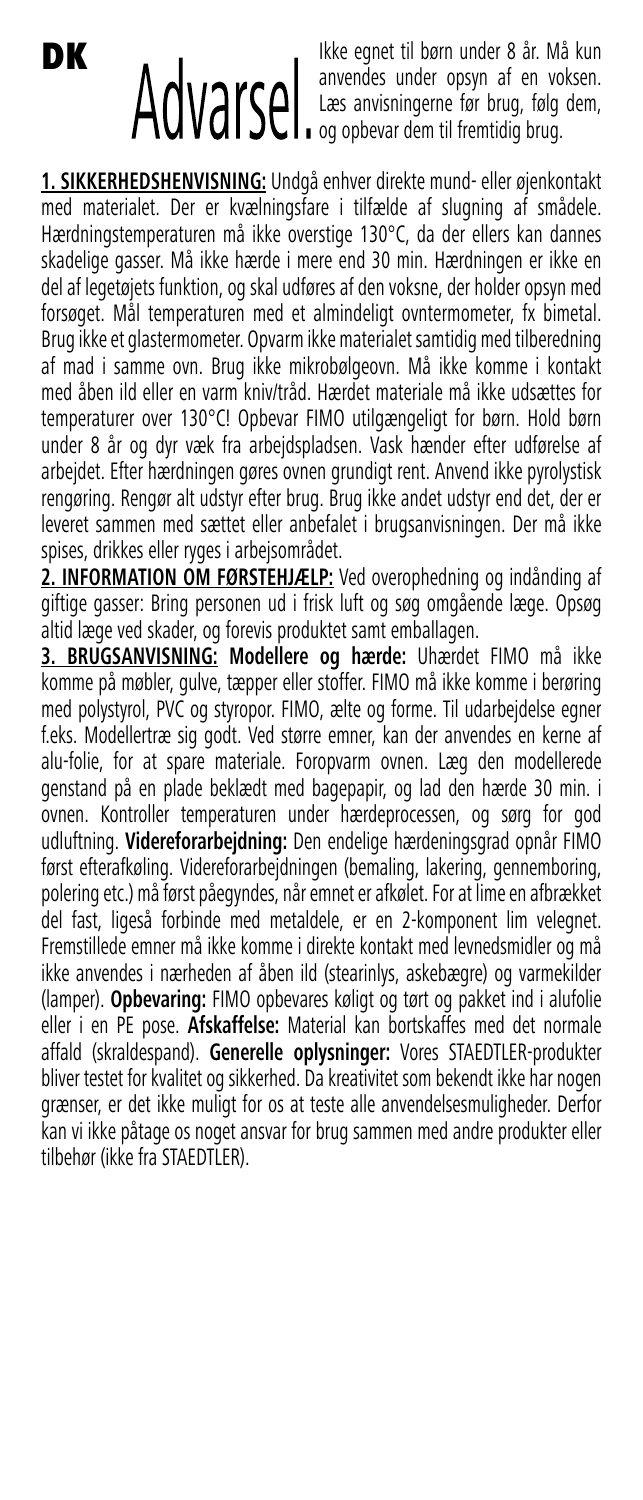#### NO

Ikke egnet for barn under 8 år. For bruk kun under tilsyn av en voksen. Les bruksanvisningene før bruk, følg dem og ta vare på dem.

**1. SIKKERHETSREGLER:** Vær så snill unngå enhver direkte oral eller øye kontakt med den materiell. Herdetemperaturen skal ikke overstige 130°C, fordi skadelige gasser kan dannes. Herdetid skal ikke overstige 30 min. Herdingen hører ikke med til lekefunksjonen og bør utføres av den voksne tilsynspersonen. Bruk et steketermometer, for eksempel av bimetall, for å måle temperaturen. Bruk ikke glasstermometer. Ikke bruk en komfyr til å varme opp materialet og til å lage mat samtidig. Ikke bruk mikrobølgeovn. Må ikke komme i kontakt med åpen ild eller en varm kniv/tråd. Herdet material må ikke utsettes for temperaturer over 130°C! Holde FIMO utenfor rekkevidde for små barn. Holde barna under 8 år og dyr borte fra arbeidsplassen. Vask hendene når aktiviteten er avsluttet. Rengjør ovn grundig etter herding. Ikke bruk pyrolytisk rengjøring. Rengjør alt utstyr etter bruk. Bruk ikke utstyr som ikke følger med settet eller er anbefalt i bruksanvisningen. Ikke spis, drikk eller røyk på aktivitetsområdet.

**2. FØRSTEHJELP:** Ved overoppheting og inhalering av giftige gasser: Bring vedkommende ut i frisk luft og kontakt lege omgående. Ved alle skader må du oppsøke lege, og ta med deg produktet og emballasjen.

**3. BRUKERVEILEDNING: Forming og herding:** Ikke ta med uherded FIMO på møbler, gulv, tepper og tekstiler. FIMO må ikke komme i kontakt med polystyrol, PVC eller styropor. Kna og form FIMO. Du kan for eksempel bruke formingspinner i tre for bearbeiding. For større objekter, kan en kjerne av aluminiumsfolie brukes for å spare materiale. Forvarm ovnen. Legg den modellerte gjenstanden på en plate med bakepapir, og la den herdes i ovnen i 30 min. Kontroller temperaturen under herdeprosessen og sørg for god ventilasjon. **Processing:** FIMO er først ferdig herdet etter avkjøling. Med videre behandling (maling, lakkering, boring, polering, osv.) begynnes bare når objektet er avkjølt. Bruk et to-komponentlim til å reparere brukne deler eller for å feste til metalldeler. Ikke bruk produserte elementer direkte relatert til mat, drikke / oppvask og åpen ild (stearinlys, askebeger). **Lagring:** Oppbevar FIMO tørr og kjølig i aluminimumsfolie eller PEposer. **Kassering:** Material kan kastes sammen med normalavfall (restavfall). **Generelle opplysninger:** Våre STAEDTLER produkter blir testet for kvalitet og sikkerhet. Siden kreativitet ikke kjenner noen grenser, er det ikke mulig for oss å teste ethvert tilfelle av bruk. Derfor kan vi ikke påta oss noe ansvar for bruk sammen med andre produkter (som ikke stammer fra STAEDTLER) eller tilbehør.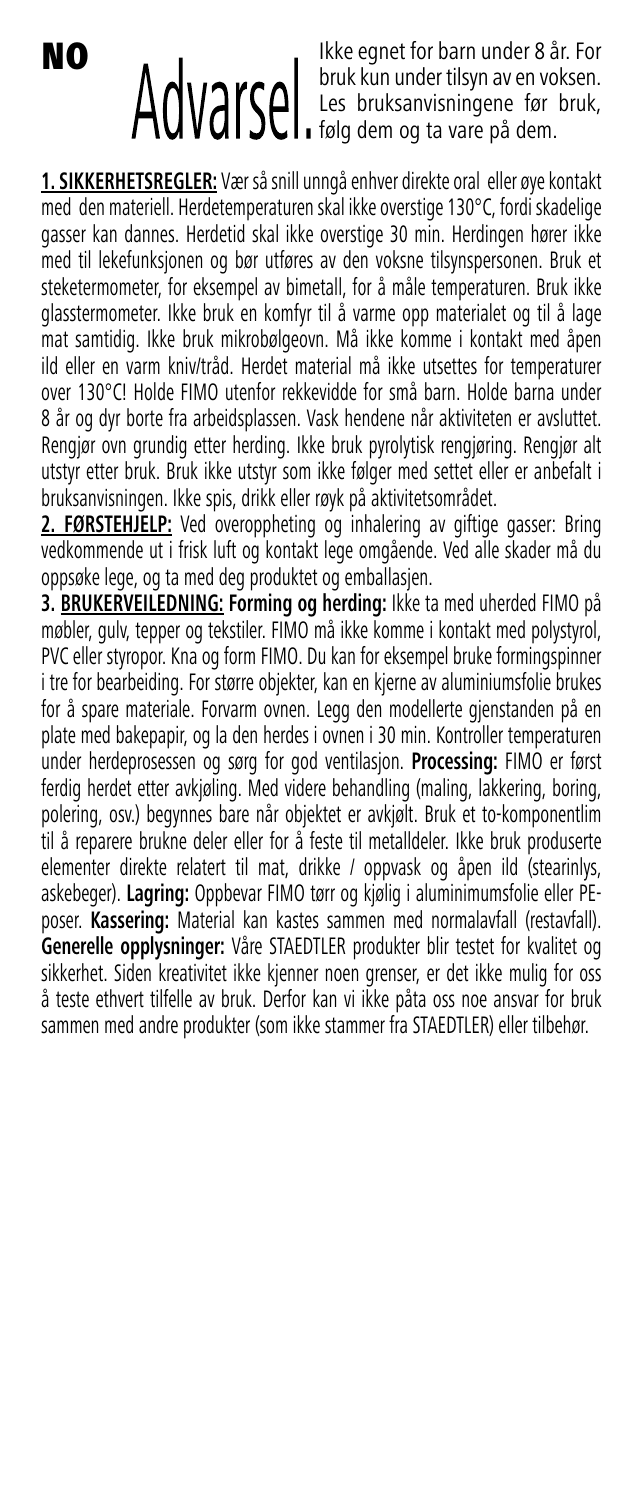## FI

Ei sovellu alle 8-vuotiaille lapsille. Käytetään ainoastaan aikuisen valvonnassa. Lue käyttöohjeet ennen käyttöä ja noudata niitä. Säilytä ohjeet vastaisuuden varalle.

**1. TURVALLISUUSVIITTAUKSET:** Vältä materiaalin suoraa kosketu-sta suuhun tai silmiin. Tukehtumis-vaara, sisältää pieniä osia. Kovettamislämpötila ei saa olla yli 130°C, koska silloin voi muodostua haitallisia kaasuja. Älä ylitä 30 min kovettumisaikaa. Valvovan aikuisen tulisi suorittaa kovettaminen, joka on lelun toimintaan kuulumaton toimenpide. Käytä lämpötilan mittaamiseen kotitalouskäyttöön tarkoitettua uunilämpömittaria, esim. kaksimetallimittaria. Älä käytä lasilämpömittaria. Älä käytä uunia samanaikaisesti aineen kuumentamiseen ja ruoan valmistukseen. Älä käytä mikroaaltouunia. Ei saa joutua kosketuksiin avotulen tai kuuman veitsen/langan kanssa. Älä altista kovettunutta materiaalia yli 130°C n lämpötilalle! Pidä FIMO poissa pienten lasten ulottuvilta. Pidä alle 8-vuotiaat ja eläimet poissa työpaikka. Pese kädet työskentelyn päätyttyä. Puhdista uuni huolellisesti kovettamisen jälkeen. Ei saa puhdistaa pyrolyyttisesti. Puhdista kaikki välineet käytön jälkeen. Älä käytä välineitä, jotka eivät kuulu lelusarjaan tai joita ei ole nimenomaan suositeltu käyttöohjeissa. Älä syö, juo tai tupakoi työskentelyalueella.

**2. YLEISTÄ ENSIAPUTIETOA:** Jos on hengitetty palamis- tai myrkyllisiä kaasuja: Siirrä potilas raittiiseen ilmaan ja ota välittömästi yhteyttä lääkäriin. Kaikenlaisissa loukkaantumisissa käänny aina lääkärin puoleen ja ota tuote mukaan pakkauksen kanssa.

**3. KÄYTTÖOHJEET: Muovailu ja kovetus:** Älä päästä FIMO-massaa huonekaluille, lattioille, kokolattiamatoille tai kankaille. Vältä kontaktia polystyreenin, polyvinyylikloridin tai styroksin kanssa. FIMO muovaillaan ja muotoillaan. Työstämiseen soveltuvat esim. muotoilupuut. Suurempien kohteiden, leveästä voidaan säästää materiaalia. Forvarm ovnen. Legg den modellerte gjenstanden på en plate med bakepapir, og la den herdes i ovnen i 30 min. Tarkasta lämpötila kovetuksen aikana ja huolehdi riittävästä ilmanvaihdosta. **Processing:** FIMO saavuttaa lopullisen kovuusasteen vasta kylmenemisen jälkeen. Jatkoprosessointiin (maalattu, lakattu, poraus, kiillotus jne.) alkaa vasta, kun esine on jäähtynyt. Erillisten osien liimaamiseen kuten metalliosien yhdistämiseen soveltuu 2-komponenttiliima. Älä käytä valmistettuja tuotteita suorassa kontaktissa elintarvikkeiden, avotulen (kynttilät, tuhkakupit ym.) ja lämmönlähteiden (lamput ym.) kanssa. **Säilytys:** Säilytä FIMO-massa viileässä ja kuivassa paikassa alumiinifoliossa tai PE-pussissa. **Puhtaanapito:** Materiaali voidaan hävittää tavallisen jätteen joukossa (jäteastiassa). **Yleisiä tietoja:**  STAEDTLER-tuotteemme testataan laadun ja turvallisuuden varmistamiseksi. Koska luovuus ei tunne rajoja, emme voi testata jokaista sovellusta. Siksi emme voi ottaa mitään vastuuta muiden (ei STAEDTLERin) tuotteiden tai lisävarusteiden käytöstä.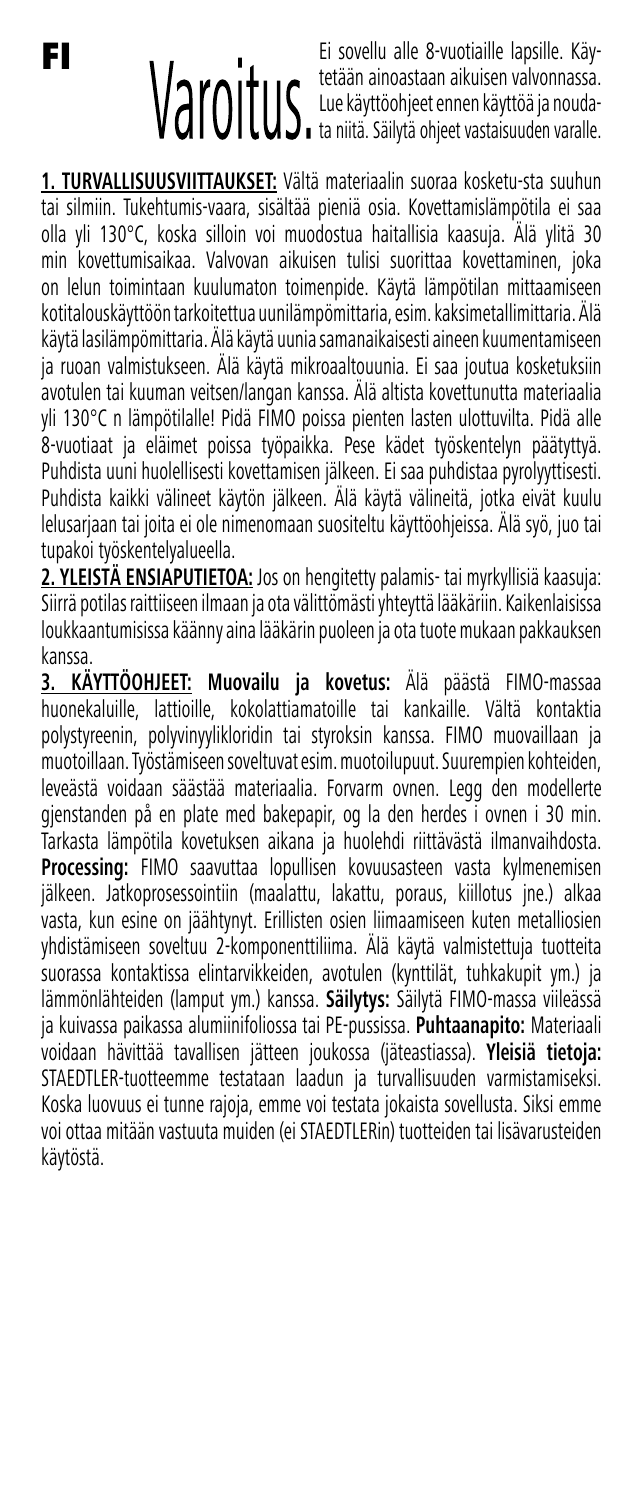CZ

Nevhodné pro děti do 8 let. Smí být používáno pouze za dohledu dospělé osoby. Před použitím si přečtete návod, dodržujte jej a uschovejte jej pro pozdější potřebu.

**1. BEZPEČNOSTNÍ POKYNY:** Vyhněte se prosím jakémukoli přímému ústnímu či očnímu kontaktu s materiálem. Hrozí riziko udušení způsobené drobnými díly, které lze spolknout. Nepřekračujte teplotu vytvrzování 130°C, neboť se mohou uvolňovat nebezpečné plyny. Nepřekračujte dobu vytvrzování 30 min. Vytvrzování není součástí funkce hračky a mělo by být prováděno za dohledu dospělé osoby. Pro měření teploty používejte termostat kuchyňské trouby, např. bimetal. Nepoužívejte skleněný teploměr. Nezahřívejte materiál v kuchyňské troubě současně s jídlem. Nepoužívejte mikrovlnnou troubu. Vyhněte se kontaktu s otevřeným plamenem nebo horkým nožem/drátem. Tvrzený materiál nevystavujte teplotám vyšším než 130°C! Udržujte FIMO mimo dosah malých dětí. Děti mladší než 8 let a zvířata držte v bezpečné vzdálenosti od pracoviště. Po ukončení činnosti si umyjte ruce. Po vytvrzení pečlivě vyčistěte troubu. Nepoužívat pyrolytické čištění. Po použití veškeré vybavení očistěte. Nepoužívejte žádné zařízení, které nebylo dodáno se soupravou nebo nebylo doporučeno v návodu k použití. V prostoru, ve kterém se činnost provádí nejezte, nepijte a nekuřte.

**2. VŠEOBECNÉ INFORMACE PRO PRVNÍ POMOC:** V případě náhodného přehřátí a vdechnutí jedovatých plynů: Postiženou osobu vyneste na čerstvý vzduch a okamžitě vyhledejte lékařskou pomoc. Při všech zraněních musíte vždy zajít k lékaři a vzít sebou produkt a také obal.

**3. NÁVOD K POUŽITÍ: Modelování a tvrzení:** Neztvrdnutý materiál nepokládejte na nábytek, podlahy, koberce ani látky. FIMO nesmí přijít do styku s polystyrenem, PVC a pěnovým polystyrénem. FIMO prohníst a vytvarovat. Pro vypracování jsou vhodné např. dřevěné modelovací špachtle. V případě větších objektů je možné použít i jádro z hliníkové fólie, aby se ušetřil materiál. Předehřejte troubu. Modelovaný předmět dejte na plech vyložený pečicím papírem a nechejte jej v troubě po dobu 30 min vytvrdnout. Kontrolujte teplotu během tvrdnutí a zajistěte dobré větrání. **Další zpracování:** Konečný stupeň tvrdosti získává FIMO až po ochlazení. S dalším zpracováním (malování, lakování, vrtání, leštění atd.) začněte, až když objekt vychladne. Pro lepení odlomených částí a ke spojování s kovovými díly je vhodné 2-složkové lepidlo. Vyrobené objekty nepoužívejte v přímé souvislosti s potravinami, nápoji / nádobím a otevřeným ohněm (svíčka, popelník). **Skladování:** Hmotu skladovat v aluminiové fólii nebo PE sáčcích při pokojové teplotě. **Likvidace:** Materiál se může likvidovat s běžným odpadem (kontejner na odpadky). **Všeobecné informace:** Naše produkty STAEDTLER jsou testovány z hlediska kvality a bezpečnosti. Jak je všeobecně známo, kreativita nezná hranic, takže není možné testovat každý případ použití. Nemůžeme proto ručit za použití tohoto produktu ve spojení s jinými produkty, resp. příslušenstvím jiným než STAEDTLER.